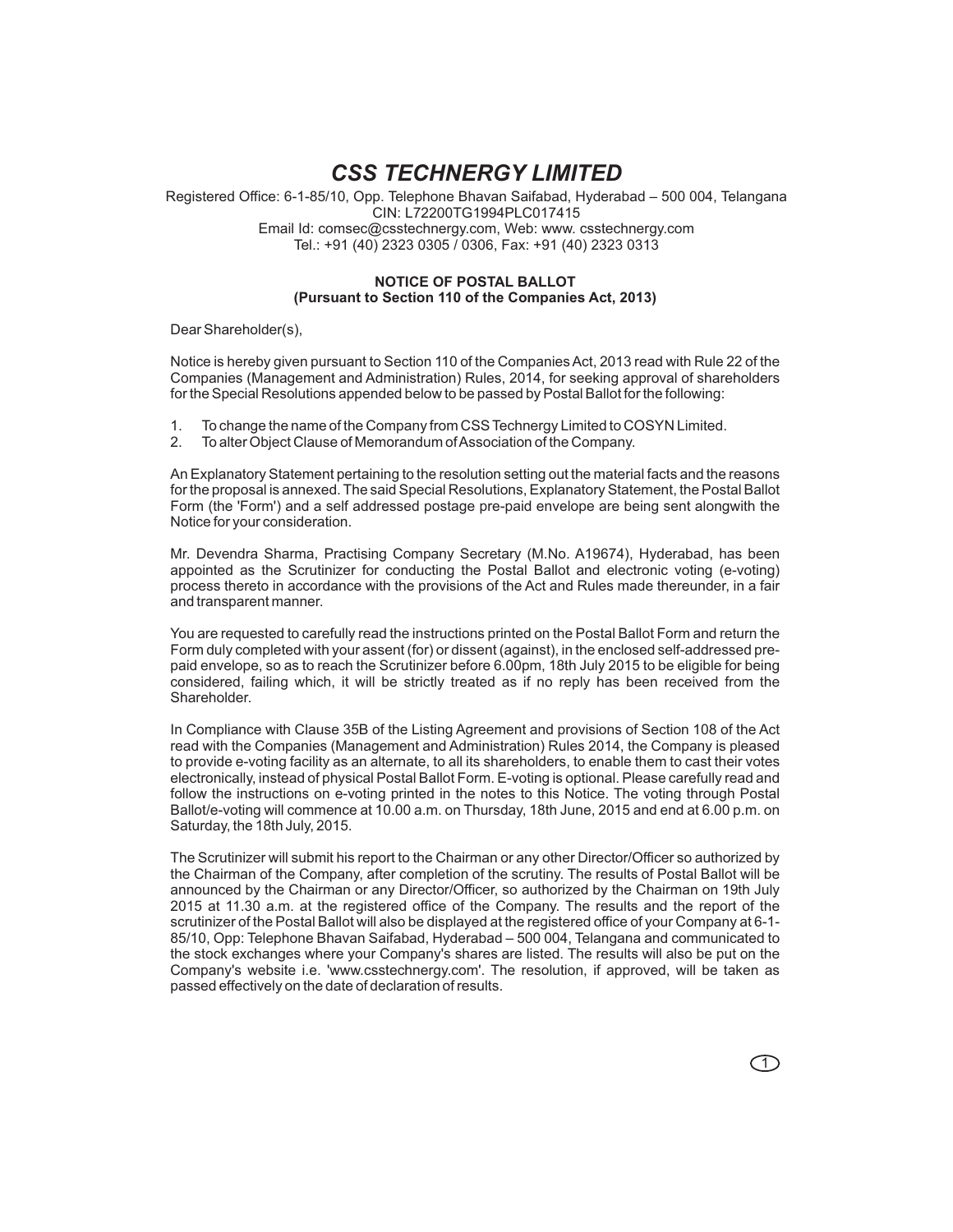## **Special Business:**

## **Item No.1: To change the name of the Company from CSS Technergy Limited to COSYN LIMITED.**

To consider and if thought fit, to pass with or without modification(s), if any, the following resolution as a **Special Resolution:**

"RESOLVED THAT pursuant to Section 13 of the Companies Act, 2013 read with Companies (Incorporation) Rules, 2014 and any other applicable provisions or rules of Companies Act, 2013 thereto (including any statutory modification(s) or re-enactment thereof, for the time being in force) and subject to the approval of Central Government and other regulatory authorities as may be necessary, consent of the members be and is hereby given for the change of name of the Company from "CSS TECHNERGY LIMITED" to "COSYN LIMITED".

RESOLVED FURTHER THAT the name "CSS TECHNERGY LIMITED" wherever it occurs in the Memorandum and Articles of Association of the Company be substituted by the new name "COSYN LIMITED".

RESOLVED FURTHER THAT Board of Directors of the Company be and are hereby authorized to do all such acts, deeds and things on behalf of the Company, as may be necessary, desirable or expedient to give effect to the above resolution."

## **Item No.2: To alter Main Object Clause of the Memorandum of Association of the Company**

To consider and if thought fit, to pass with or without modification(s), if any, the following resolution as a **Special Resolution:**

"RESOLVED THAT pursuant to the provisions of Section 13 and all other applicable provisions, if any, of the Companies Act, 2013 (including any amendment thereto or re-enactment thereof), and subject to necessary approval(s) if any, from the competent authorities, consent of the members be and is hereby given for the alteration of main objects clause of the Memorandum of Association of the Company as follows:

- 1. Existing Clause III(A)(3) of main objects be renumbered as Clause III(A)(1).
- 2. Existing Clause III(A)(4) of main objects be renumbered as Clause III(A)(2) and the same be replaced with the new objects clause as follows:

"To manufacture, produce, supply, buy, sell, deal, trade, import, export, to carry out any business activity in connection with agriculture, metal, chemical or any article."

- 3. Existing Clause III(A)(1) of main objects be renumbered as Clause III(A)(3).
- 4. Existing Clause III(A)(2) of main objects be renumbered as Clause III(A)(4).

RESOLVED FURTHER THAT Board of Directors of the Company be and are hereby authorized to do all such acts, deeds and things on behalf of the Company, as may be necessary, desirable or expedient to give effect to the above resolution."

| By Order of the Board<br>For CSS Technergy Limited<br>$Sd$ -<br><b>Ravi Vishnu</b><br><b>Managing Director</b><br>Din: 01144902 |
|---------------------------------------------------------------------------------------------------------------------------------|
|                                                                                                                                 |
|                                                                                                                                 |

2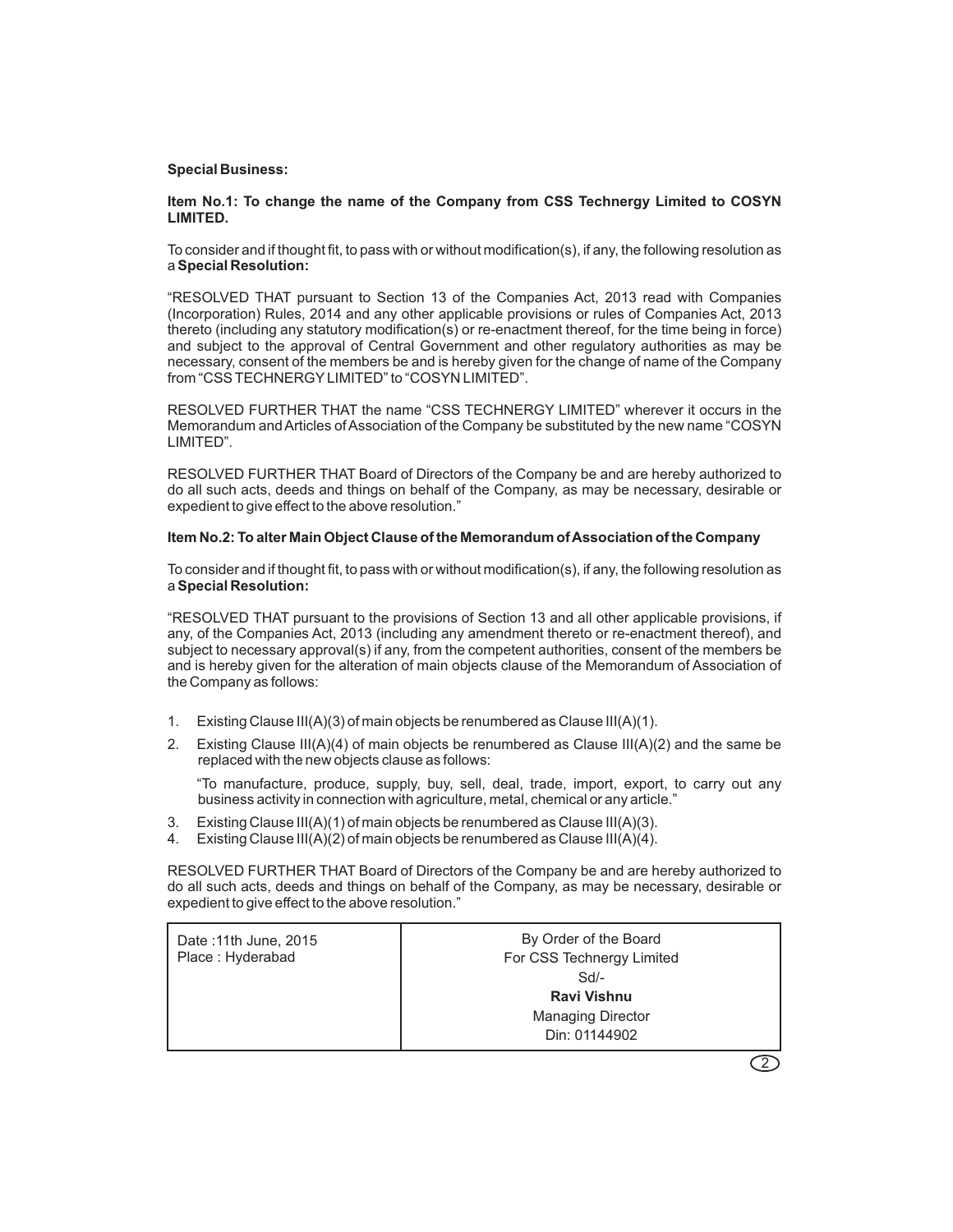#### **Notes:-**

- 1. The Explanatory statement setting out the material facts relating to Special Businesses at the meeting pursuant to Section 102 of the Companies Act, 2013 are annexed hereto.
- 2. The Notice is being sent to all shareholders by the prescribed mode under the Rules, whose names appear in the Register of Members/ List of Beneficial Owners, as received from National Securities Depository Limited (NSDL)/Central Securities Depository Limited (CDSL) as on 12th June, 2015. The voting rights shall also be reckoned on the paid up value of shares registered in the name of the member(s) as on the said date.The Notice is also uploaded on the website of the Company (www.csstechnergy.com).
- 3. All documents referred to in the accompanying Notice and the explanatory statement are open for inspection at the registered office of the Company on all working days between 11:00 a.m. and 1:00 p.m. upto 18th July, 2015.
- 4. The Company has appointed Mr Devendra Sharma, Practising Company Secretary (M No. A19674) to act as Scrutinizer for conducting the postal ballot and electronic voting process in fair & transparent manner.
- 5. Members are also informed that the Company has received direct listing approval from the Bombay Stock Exchange Limited, vide their notice number 20150127-23 dated 27th January 2015. Shareholders may take note of new BSE scrip code 538922. Earlier, the shares of the Company were listed at the Bangalore Stock Exchange Limited, which was derecognized by SEBI vide "Exit Order" No.WTM/RKA/MRD/163/2014 issued on December 26, 2014.
- 6. Members who have not registered their e-mail ID are requested to register the same with the Company's Registrar and Transfer Agents/ Depositories in order to receive the Company's Annual Report and other communications electronically.
- 7. A member who has not received the postal ballot form may request the company for a duplicate form or download the same from the Company's website <u>www.csstechnergy.com</u>.
- 8. A Member cannot exercise his/her vote by proxy on postal ballot.
- 9. Unsigned, incomplete, improperly or incorrectly ticked Postal Ballot Forms shall be rejected.
- 10. Resolutions passed by the Members through postal ballot are deemed to have been passed as if they have been passed at a General Meeting of the Members.
- 11. In case of shares held by companies, trusts, societies, etc. the duly completed Postal Ballot Form should be accompanied by a certified true copy of the Board Resolution/Authority Letter together with the specimen signature of the Authorised Signatories

EXPLANATORY STATEMENT PURSUANT TO SECTION 102 OF THE COMPANIES ACT, 2013.

#### **Item No.1**

The present name of the Company "CSS Technergy Limited" conveyed a domain-bound meaning by the use of TECHNERGY signifying TECHNOLOGY in the ENERGY domain (TECHNOLOGY + ENERGY). 'COSYN' – is an acronym for COmputer SYNergetics which was the erstwhile (first) name of the Company with which the Company was incorporated. With the opening up of new global opportunities, innovations and markets – the Company aims to address a wider gamut of services and domains including but not limited to manufacturing and data sciences. Word 'COSYN' is inline with the current trend of compact and easy-marketable brand names and is more global and universal in brand-recall than 'CSS Technergy Limited'.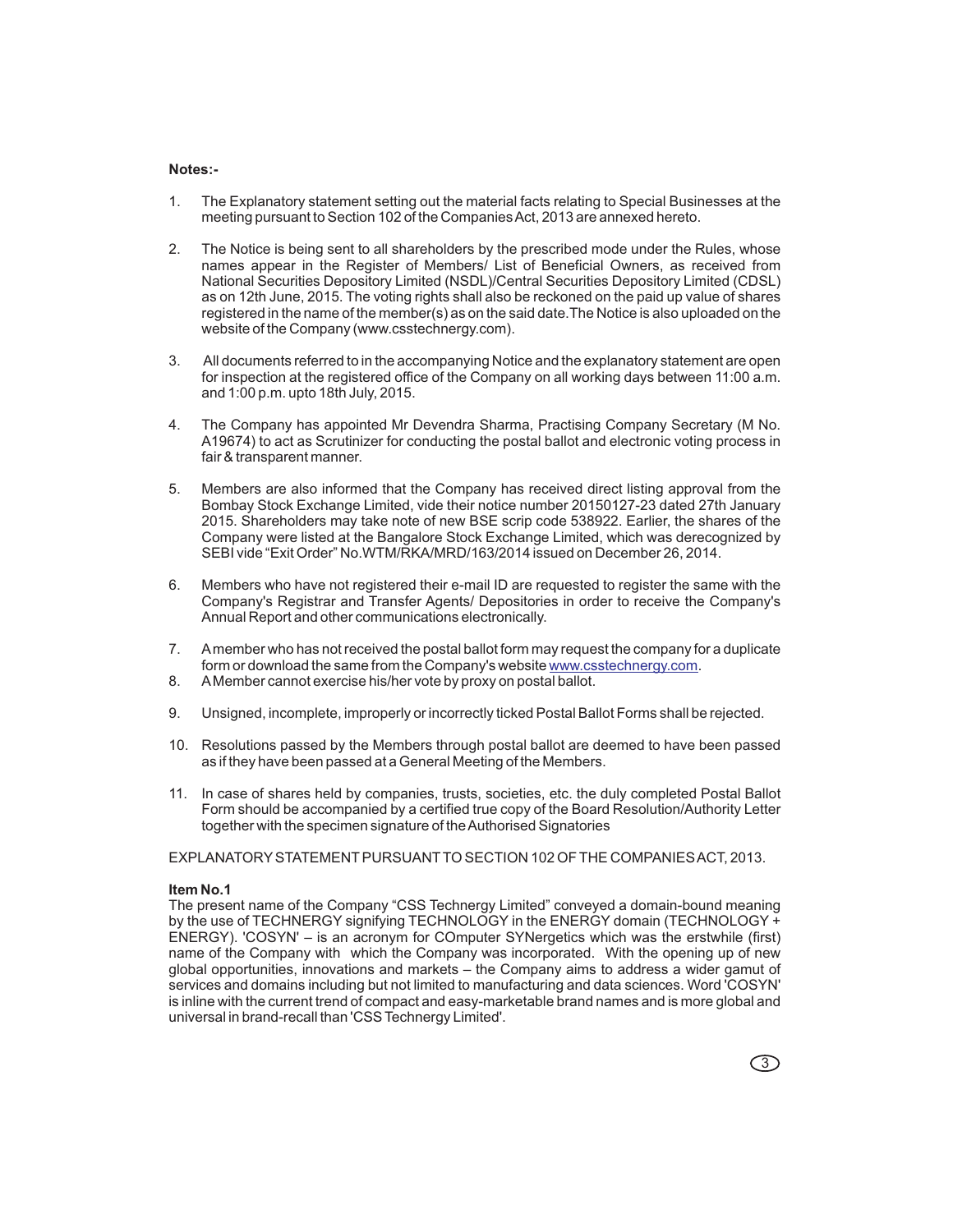Pursuant to the provisions of Section 13(2) of the Companies Act, 2013, any alteration in the name clause of the Memorandum of Association of the Company shall be made only after obtaining the consent of the shareholders by passing a Special resolution and the approval of the Central Government, Registrar of Companies and all other statutory approvals. The Board of Directors had proposed the name of the Company be changed from "CSS TECHNERGY LIMITED" to "COSYN LIMITED". Availability of proposed new name has been confirmed by the Registrar of Companies, Hyderabad vide their letter dated 28th May 2015.

The Board recommends passing of the Special Resolution set out in Item no. 1 of the Notice.

None of the Directors / Key Managerial Personnel of the Company / their relatives are in any way, concerned or interested, in the Special Resolution, except as shareholders of the Company.

All documents referred to in this Notice and the explanatory statement are open for inspection at the registered office of the Company on all working days between 11:00 a.m. and 1:00 p.m. upto 18th July, 2015.

#### **Item No.2**

The main objects are proposed to be renumbered in line with the focus of your Company's business. Further, the Company intends to venture into business activities in connection with agriculture and metals in place of the business activities mentioned in the existing Clause III(A)(4) of main objects of the Memorandum of Association. Proposed alteration in the main objects clause will enable the Company to carry out business activities in a better way.

Pursuant to Section 13 of the Companies Act, 2013, members' approval by way of special resolution is required to alter the Object Clause of Memorandum of Association of the Company.

As per the provisions of Section 110 of the Companies Act, 2013 and Rule 22 of the Companies (Management and Administration) Rules, 2014 the resolution for altering the Object Clause of Memorandum of Association of the Company can be passed by the Company only through Postal Ballot process.

The Board recommends the Resolution set out at Item No.2 of this Notice for approval of the Members as Special Resolution. Memorandum of Association with the proposed alteration in the Object Clause shall be available for inspection to the members during business hours up to the date of declaration of result of E-voting and Postal Ballot. And the same will also be available at the company's website at www.csstechnergy.com

None of the Directors / Key Managerial Personnel of the Company / their relatives are in any way, concerned or interested, in the Special Resolution, except as shareholders of the Company.

| Date: 11th June, 2015<br>Place: Hyderabad | By Order of the Board<br>For CSS Technergy Limited |
|-------------------------------------------|----------------------------------------------------|
|                                           | $Sd$ -                                             |
|                                           | Ravi Vishnu                                        |
|                                           | <b>Managing Director</b>                           |
|                                           | Din: 01144902                                      |

**The instructions for shareholders voting electronically are as under:**

(I) The voting period begins on **18-06-2015 at 10am** and ends on **18-07-2015 at 6pm**. During this period shareholders' of the Company, holding shares either in physical form or in dematerialized form, as on the cut-off date i.e. 12-06-2015, may cast their vote electronically. The e-voting module shall be disabled by CDSL for voting thereafter.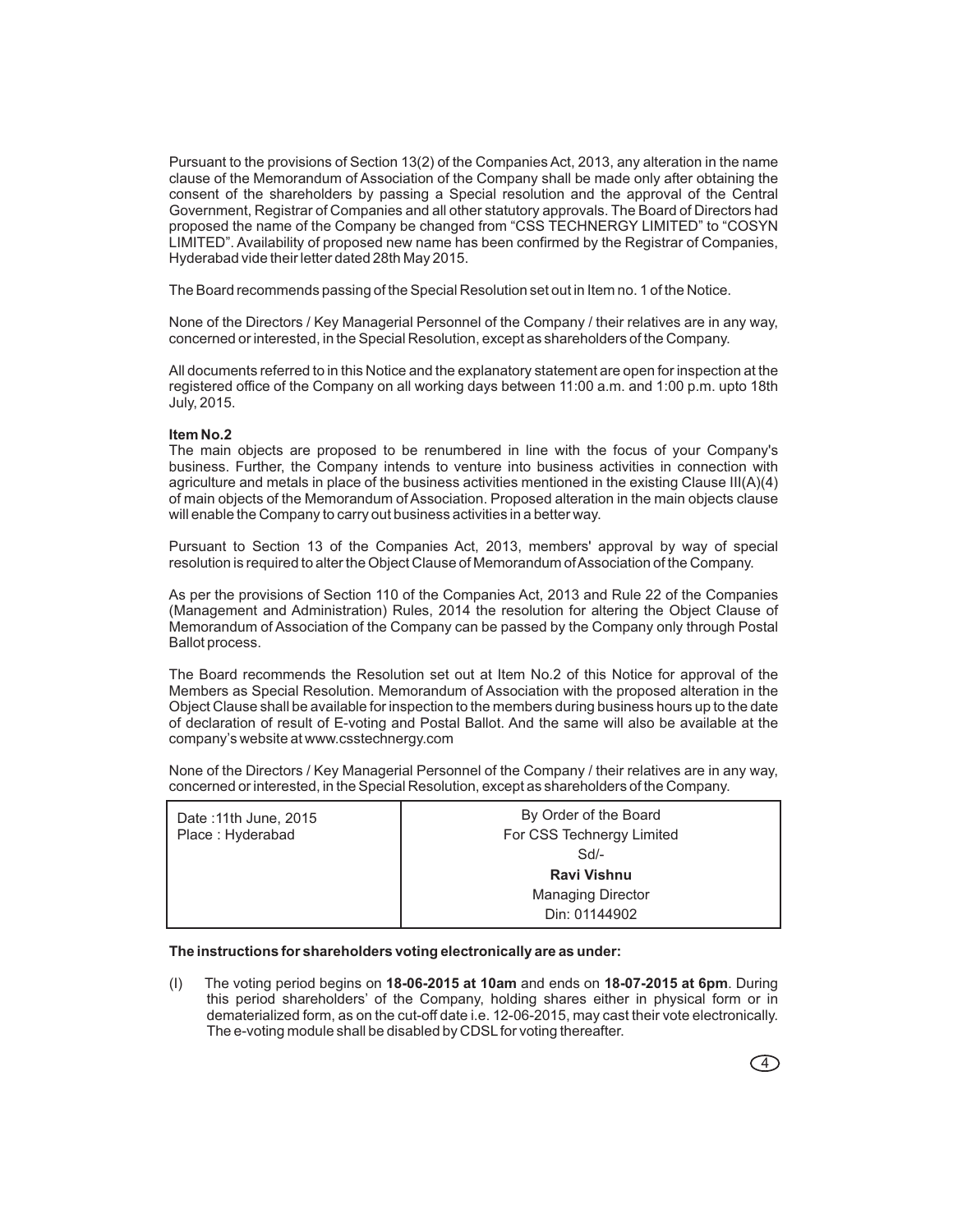- (ii) The shareholders should log on to the e-voting website www.evotingindia.com.
- (iii) Click on Shareholders.
- (iv) Now Enter your User ID
	- a. For CDSL: 16 digits beneficiary ID,
	- b. For NSDL: 8 Character DP ID followed by 8 Digits Client ID,
	- c. Members holding shares in Physical Form should enter Folio Number registered with the Company.
- (v) Next enter the Image Verification as displayed and Click on Login.
- (vi) If you are holding shares in demat form and had logged on to www.evotingindia.com and voted on an earlier voting of any company, then your existing password is to be used.

If you are a first time user follow the steps given below:

|                                | For Members holding shares in Demat Form and Physical Form                                                                                                                                                                                                                               |  |  |
|--------------------------------|------------------------------------------------------------------------------------------------------------------------------------------------------------------------------------------------------------------------------------------------------------------------------------------|--|--|
| <b>PAN</b>                     | Enter your 10 digit alpha-numeric *PAN issued by Income Tax Department<br>(Applicable for both demat shareholders as well as physical shareholders)                                                                                                                                      |  |  |
|                                | ♦ Members who have not updated their PAN with the Company/Depository<br>Participant are requested to use the first two letters of their name and the 8<br>digits of the sequence number in the PAN field.                                                                                |  |  |
|                                | $\bullet$ In case the sequence number is less than 8 digits enter the applicable number<br>of 0's before the number after the first two characters of the name in CAPITAL<br>letters. Eq. If your name is Ramesh Kumar with sequence number 1 then enter<br>RA00000001 in the PAN field. |  |  |
| <b>DOB</b>                     | Enter the Date of Birth as recorded in your demat account or in the company<br>records for the said demat account or folio in dd/mm/yyyy format.                                                                                                                                         |  |  |
| <b>Dividend</b><br><b>Bank</b> | Enter the Dividend Bank Details as recorded in your demat account or in the<br>company records for the said demat account or folio.                                                                                                                                                      |  |  |
| <b>Details</b>                 | ♦ Please enter the DOB or Dividend Bank Details in order to login. If the details<br>are not recorded with the depository or company please enter the member id /<br>folio number in the Dividend Bank details field as mentioned in instruction (iv).                                   |  |  |

(i) After entering these details appropriately, click on "SUBMIT" tab.

- (ii) Members holding shares in physical form will then directly reach the Company selection screen. However, members holding shares in demat form will now reach 'Password Creation' menu wherein they are required to mandatorily enter their login password in the new password field. Kindly note that this password is to be also used by the demat holders for voting for resolutions of any other company on which they are eligible to vote, provided that company opts for e-voting through CDSL platform. It is strongly recommended not to share your password with any other person and take utmost care to keep your password confidential.
- (iii) For Members holding shares in physical form, the details can be used only for e-voting on the resolutions contained in this Notice.
- (iv) Click on the EVSN for CSS Technergy Limited.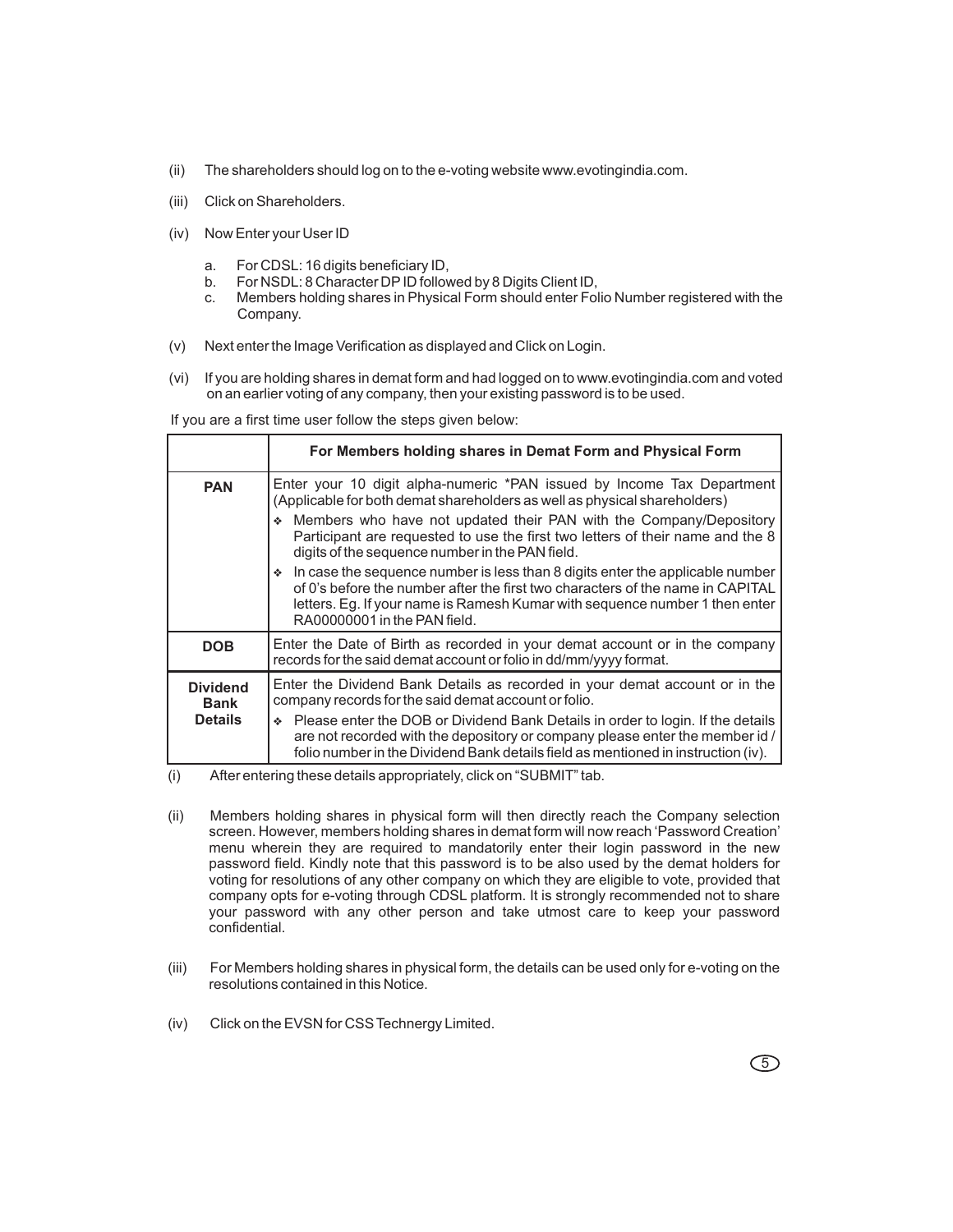- (v) On the voting page, you will see "RESOLUTION DESCRIPTION" and against the same the option "YES/NO" for voting. Select the option YES or NO as desired. The option YES implies that you assent to the Resolution and option NO implies that you dissent to the Resolution.
- (vi) Click on the "RESOLUTIONS FILE LINK" if you wish to view the entire Resolution details.
- (vii) After selecting the resolution you have decided to vote on, click on "SUBMIT". A confirmation box will be displayed. If you wish to confirm your vote, click on "OK", else to change your vote, click on "CANCEL" and accordingly modify your vote.
- (viii) Once you "CONFIRM" your vote on the resolution, you will not be allowed to modify your vote.
- (ix) You can also take out print of the voting done by you by clicking on "Click here to print" option on the Voting page.
- (x) If Demat account holder has forgotten the same password then Enter the User ID and the image verification code and click on Forgot Password & enter the details as prompted by the system.
- (xi) Note for Non Individual Shareholders and Custodians
	- Non-Individual shareholders (i.e. other than Individuals, HUF, NRI etc.) and Custodian are required to log on to www.evotingindia.com and register themselves as Corporates.
	- A scanned copy of the Registration Form bearing the stamp and sign of the entity should be emailed to helpdesk.evoting@cdslindia.com. ●
	- After receiving the login details a compliance user should be created using the admin login and password. The Compliance user would be able to link the account(s) for which they wish to vote on. ●
	- The list of accounts should be mailed to helpdesk.evoting@cdslindia.com and on approval of the accounts they would be able to cast their vote. ●
	- A scanned copy of the Board Resolution and Power of Attorney (POA) which they have issued in favour of the Custodian, if any, should be uploaded in PDF format in the system for the scrutinizer to verify the same. ●
- (xii) In case you have any queries or issues regarding e-voting, you may refer the Frequently Asked Questions ("FAQs") and e-voting manual available at www.evotingindia.com, under help section or write an email to helpdesk.evoting@cdslindia.com.

 $\circ$